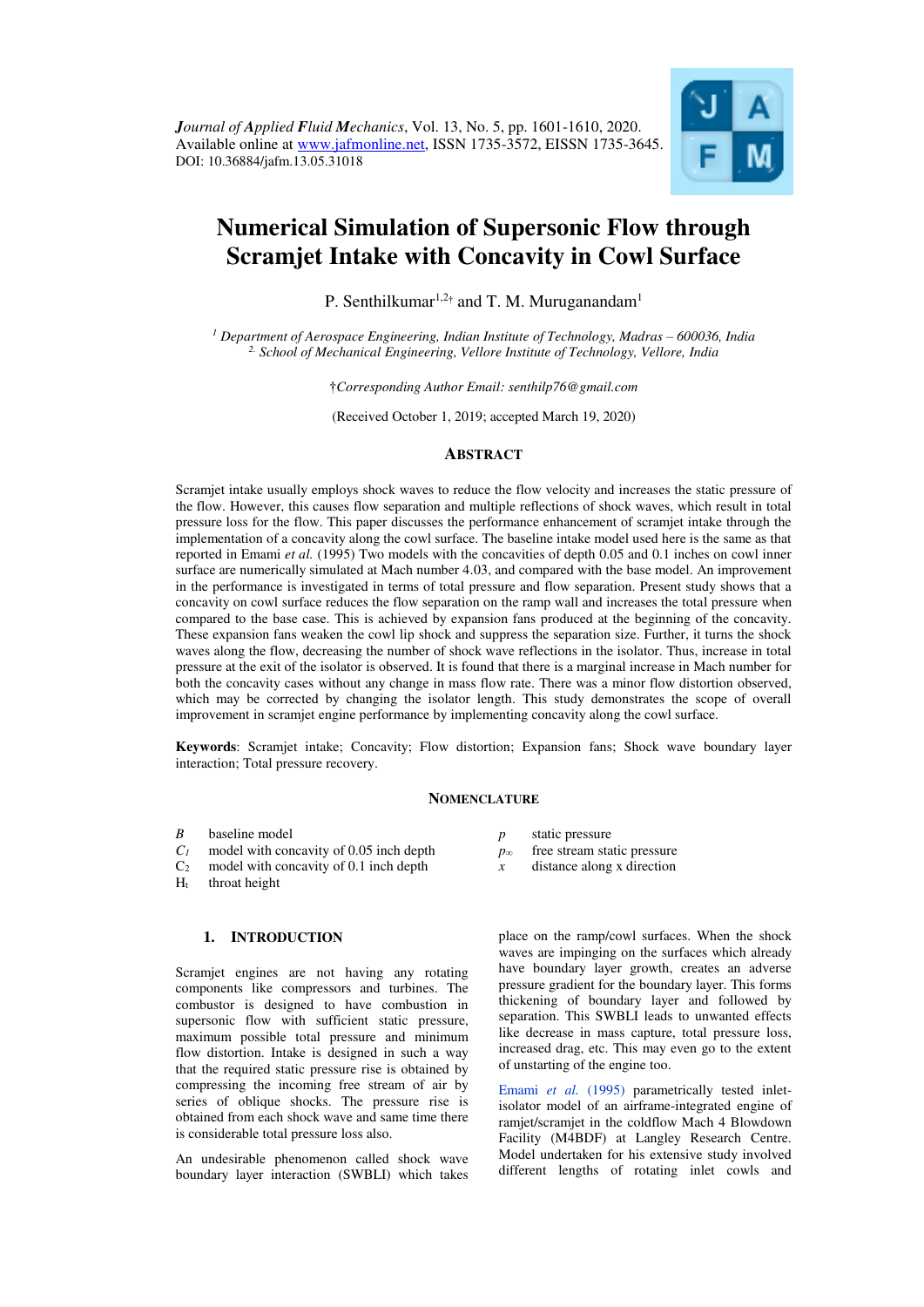

**Fig. 1. Intake Geometry Base line (B) (adopted from [Emami](#page-8-0)** *et al.* **1995).** 

interchangeable isolator sections. Several combinations of cowls and isolator sections lead to<br>the formulation of 250 more geometric formulation of 250 more geometric arrangements. He provided start and unstart phenomenon with possible pressure data. Later [Janarthanam and Babu \(2012\)](#page-9-0) numerically validated the combinations obtained with three different cowl lengths and five different cowl angles in Mach 4.03 flow. In addition to pressure distribution data, he presented flow field images like shock structure, shock wave boundary layer interaction, start and unstart situations. [Surujhlal and Skews \(2018\)](#page-9-1) investigated both experimentally and numerically the supersonic flow over concave planar, symmetric surfaces and verified curved shock theory. He studied the effect of geometric curvature on the shock structure downstream in a supersonic flow. [Filippi and Skews \(2017\)](#page-8-1) studied the effects of internal surface curvature and leading-edge angle on the shock waves. He noticed that steeper compression fans were formed when both the internal curvature and leading edge angle high. These fans had an effect on the trailing edge expansion fans and thus the downstream shock structure has been modified. [Wan and Guo \(2007\)](#page-9-2)  and [Waltrup](#page-9-3) *et al.* (1982) tested a fixed-geometry two-dimensional mixed-compression supersonic inlet with sweep-forward high-light and bleed slot in an inverted "X"-form layout and presented the changes in total pressure recovery, mass flow rate with different angles of attack. [Raja Sekar](#page-9-4) *et al.* [\(2019\)](#page-9-4) in his numerical study with perforated wall in the entire isolator concluded that considerable reduction in separation bubble is possible. [Creighton and Hillier \(2007\)](#page-8-2) studied hypersonic flow through annular cavities with Mach number 8.9 both experimentally and numerically. He suggested a parameter to differentiate between weak and strong oscillations with a help of several cavities of varying length-to-depth ratios. [Lawson](#page-9-5)  [and Barakos \(2011\)](#page-9-5) reported in his review of turbulent cavity flows that the importance of unsteady pressure measurement and time resolved flow field images data. This could help to understand complex flow filed happening in cavities particularly in high speed air intakes. [Palharini](#page-9-6) et al. (2018) in his numerical simulation studied the effect of cavities particularly 3D in chemical reaction environments as well as rarefied environment. He explored his study with different length to depth ratio cavities and reported the stagnant situation of particle inside the cavity and

recirculation regions. [Mccormick \(1993\)](#page-9-7) compared the performance of micro vortex generator and passive cavity in controlling the flow separation. He proved that passive cavity is suitable to reduce drag most and vortex generators are suitable to reduce shock induced separation in supersonic flows. [Morgenstern and Chokani \(1994\)](#page-9-8) observed the oscillatory behavior of supersonic flow over cavity and its behavior with Reynolds number with a help of unsteady pressure data and power spectral analysis. [Mohri and Hillier \(2011\)](#page-9-9) [Guvernyuk](#page-8-3) *et al.* [\(2016\)](#page-8-3) and Heiser *et al*[. \(1994\)](#page-9-10) reported the supersonic flow behavior over axisymmetric cavities and flow transition from open to closed type for different length to depth ratio. Reports are available for supersonic flow filed over serrated edge cavity (Gai *et al.* [2015\)](#page-8-4) and sub cavity [\(Lad](#page-9-11) *et al.* [2018,](#page-9-11) [Panigrahi](#page-9-12) *et al.* 2019). In order to have better flow control, micro jet injection in the cavity was experimentally done by [Zhuang](#page-9-13) et al. (2006).

Thus many studies are available to understand the effects of geometry modifications in scramjet intakes including cavities. In this research work, cowl is altered to form curved surfaces of different depths at a fixed distance from the leading edge. This is expected to decrease the strength of the cowl shock with some expansions, and replace it with a set of weak compression waves later. The ability of the modification to decrease separation losses, and along with it, the pressure recovery, and therefore, its effects on the overall efficiency of scramjet is studied.

# **2. MODEL DETAILS AND COMPUTATIONAL METHODOLOGY**

Intake baseline geometry considered for this study is the same as that experimentally tested by [Emami](#page-8-0)  *et al.* [\(1995\)](#page-8-0) and numerically simulated by [Janarthanam and Babu \(2012\).](#page-9-0) The intake model consists of compression ramp, isolator and cowl. Sketch for intake model with dimensions is given in Fig.1. The compression ramp is at an angle of  $11^{\circ}$ with respect to horizontal along with a length of 9.77in. End of inclined ramp is connected to a flat surface known as isolator having a length and height of 3.48in and 0.4in respectively. Total computational domain is 13.75in long in x-axis and 3.3in high in y-axis. The cowl is connected to a hinge at a height of 0.4in above the end of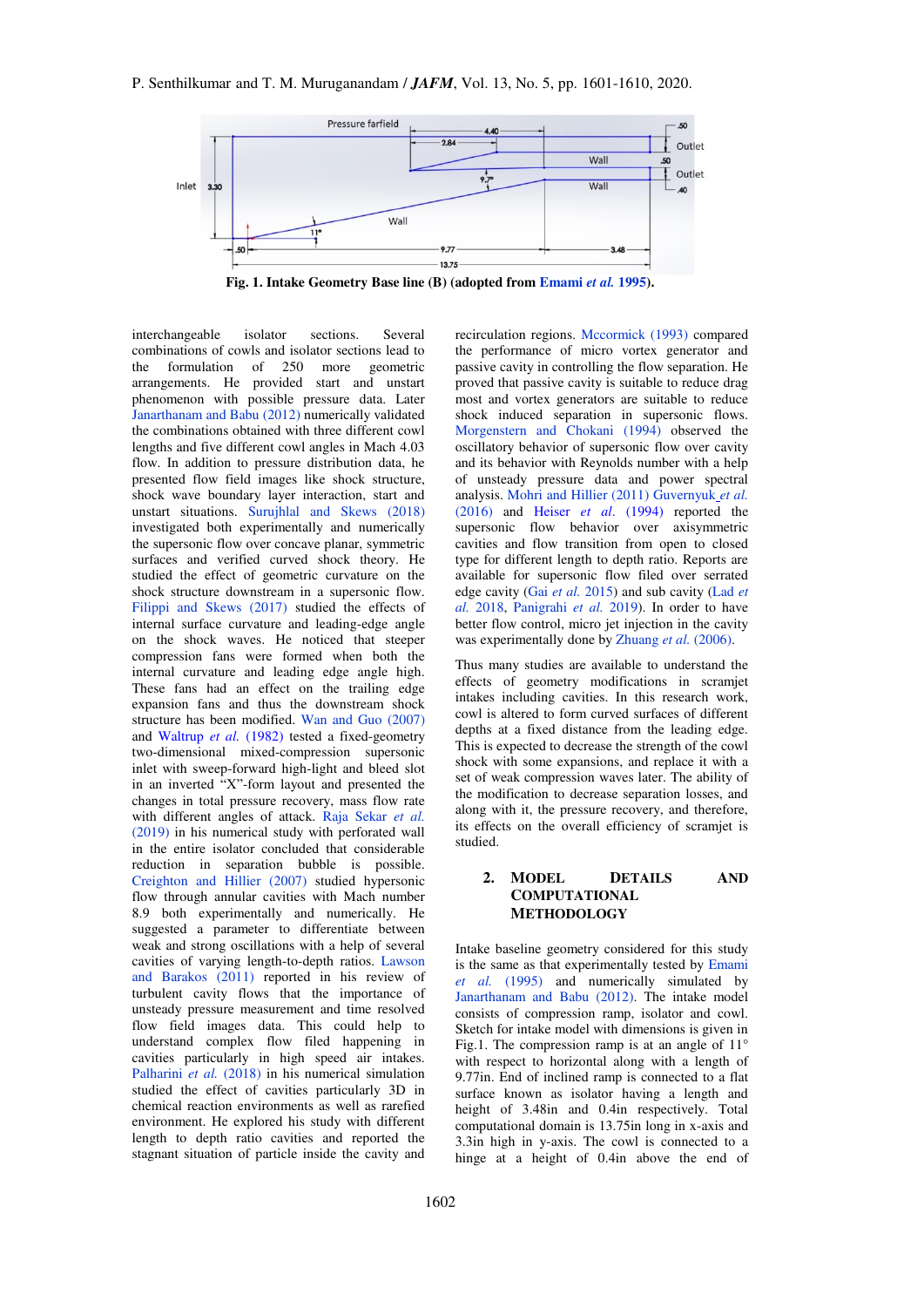compression ramp and is allowed to rotate at different angles. In the present study, cowl having a convergence angle of 9.7° to the ramp and a length of 4.4 inch is adapted.

Turbulent Reynolds-average Navier-Stokes (RANS) equations are solved in the present numerical simulations. In order to have the closeness in the calculations of continuity, momentum and energy equations, the working fluid is taken as ideal gas. Calculation of viscosity is carried out using Sutherland three coefficient method. Mach number is taken as 4.03 whereas free stream static and stagnation pressure of 8724 Pa and 1.31 MPa respectively. No slip and adiabatic conditions are applied at all walls. All inlets are considered as a supersonic inlet by making them pressure far field whereas outlets are pressure outlet. Free stream temperature is taken as 69.15 K while 288 K is the stagnation temperature. Two equation SST K- $\omega$  is adapted for turbulence modelling. Advection Upstream Splitting Method (AUSM) explicit scheme has been used as a solver. It involves a numerical inviscid flux function for solving the conservation equations. In order to get more accuracy in high speed flow simulations, the flow type is set to be second order upwind. Turbulence intensity is kept at 5% initially. It is then varied between 5% and 15% and simulations were carried out individually. It is found from the static pressure distribution along the ramp and cowl, change in turbulence intensity did not change the shock structure much. It is also compared with skin friction coefficient plots. The variations are very negligible. Hence turbulent intensity 5% is maintained for all the simulations in this research work.



**Fig. 2. Static pressure distribution along ramp.** 

Numerical simulations are carried out for 2D geometry for this intake model and static pressure distribution along the ramp is plotted in Fig. 2. This plot is compared with static pressure plots obtained from bot[h Emami](#page-8-0) *et al.* (1995) and [Janarthanam and](#page-9-0)  [Babu \(2012\)](#page-9-0) It is observed that, pressure plots are nearly matching. The error is less than 10%, and is capturing all the major features of the flow. Also, contours of density gradient from computations is plotted in Fig. 3 and are compared to that of [Janarthanam and Babu \(2012\)](#page-9-0) in Fig. 4. The experimental flow field images are not available

and the start and unstart situations were predicted by pressure data only [\(Emami](#page-8-0) *et al.* 1995). Hence, in the present study the numerical schlieren image is compared with the numerical schlieren image presented by [Janarthanam and Babu \(2012\).](#page-9-0) It is evident that the separation bubble and shock structure obtained in the present study agrees well with that from [Janarthanam and Babu \(2012\)](#page-9-0) as shown in Figs. 3 and 4.



**Fig. 3. Contours for density gradient with SWBLI zoomed in [\(Janarthanam and Babu](#page-9-0)  [2012\)](#page-9-0).** 



**Fig. 4. Contours of density gradient with SWBLI zoomed in (present study).**

## **2.1 Grid Independence Study**

Initially, mesh with 347900 elements is created keeping fine mesh near the ramp surface. The results obtained from this mesh shows a y+ value of 19.97 at the ramp. To capture the boundary layer, mesh should be as fine as possible near the ramp. Accordingly, geometry with 727950 elements is simulated and an average y+ value of 8.66 is reported. To get more accuracy, mesh is further refined to 1240500 elements. This case is assumed to be the most appropriate when compared with other two cases as the y+ value decreased to 4.5. Thus, mesh having 1240500 elements is adapted for all further simulations. Also, static pressure distribution along the ramp as well as along the cowl is plotted in Fig. 5 and Fig. 6 respectively. For all cases it is observed that the deviation in pressure values is less than 1%. Hence, it clearly signifies that results are grid independent.

Numerical schlieren images presented in Fig. 4 clearly shows an oblique shock originating from the leading edge of the ramp and a small gap between the shock and cowl lip is seen. This supports sub critical mode of operation. This mode of operation will not provide maximum mass flow rate whereas critical mode of operation supports maximum mass flow rate. But this is a unique situation and difficult to maintain too.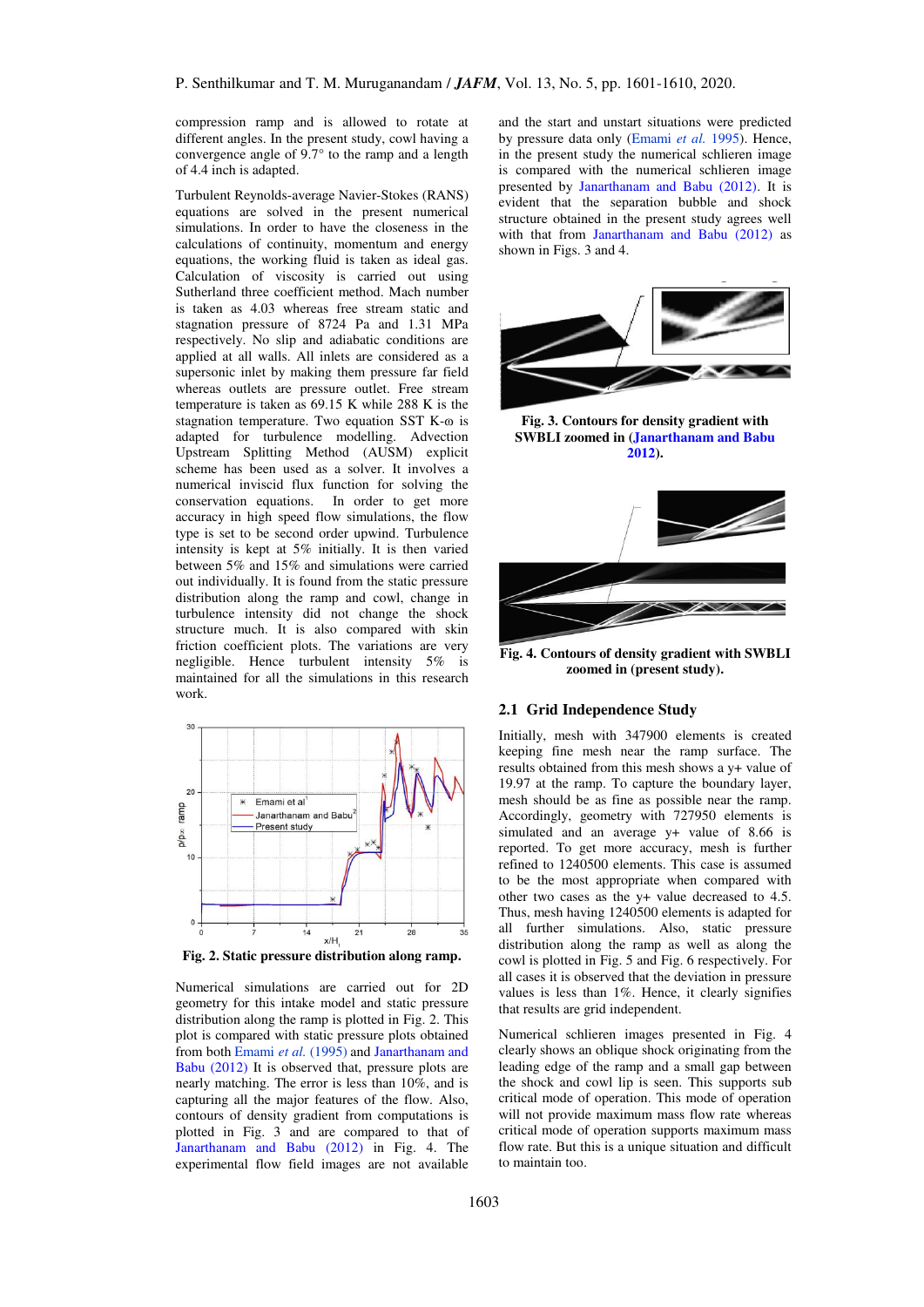A shock wave boundary layer interaction (SWBLI) is found along the ramp surface. This is due the impingement of the shock from the cowl lip on the ramp surface where boundary layer developed already. The separation shock and reattachment shock are clearly seen on the ramp surface. These shocks are getting reflected from the cowl bottom surface and directed towards ramp. Even though these shocks are impinging on the boundary layer on the ramp surface, SWBLI is not found. The shock strength and shock angle are not favorable to create shock wave boundary layer separation [\(Needham](#page-9-14)  [and Stollery 1965, 1966\)](#page-9-14). These two shocks are reflected back as single shock wave to the upper portion of the isolator as seen in the Fig. 4. There is a weak shock wave emanating from the junction of the cowl – isolator. This is weakened on further reflections inside the isolator. Further shock reflections are seen in the isolator. The isolator length is designed in such way that not to have normal shock anywhere inside the isolator. Supersonic flow is available at the exit of the isolator which will support for combustion. Thus the shock system in the compression region and in the isolator section are found to be the same between the validation case [\(Janarthanam and Babu 2012\)](#page-9-0) and the present study. The pressure peaks inside the isolator due to the shock reflections are clearly seen from the pressure distribution plots (Fig.5 and Fig.6) and closely agreeing with the experimental data [\(Emami](#page-8-0)  *[et al.](#page-8-0)* 1995) and numerical simulation data [\(Janarthanam and Babu 2012\)](#page-9-0)



**Fig. 5. Static pressure distribution along ramp surface for all three types of mesh.** 



**Fig. 6. Static pressure distribution along cowl for all three types of mesh.** 

# **3. PERFORMANCE IMPROVEMENT BY GEOMETRIC MODIFICATIONS**

The design of inlet and isolator is carried out to give possible static pressure rise as well as minimum total pressure loss. This is achieved by compression produced by series of oblique shock waves both in inlet and isolator. Since combustor is designed to have combustion at supersonic speed, airflow at isolator exit should be supersonic. At the same time care should be taken to have minimum total pressure loss and flow distortion. These parameters decide the performance of any intake system. The performance improvement is done by several methods. Geometric modifications is used to improve the performance of the inlet isolator in this research work. As discussed earlier, the static pressure rise is achieved by series of oblique shocks in inlet and isolator. For considerable compression ratio, the shock required will be strong and this can cause boundary layer separation and total pressure loss. This is severe when the shock is strong at higher Mach number, this study relaxes this problem by decreasing the shock strength when it interacts with the wall, but will introduce a set of weak compression waves along the concave surface. This is the idea of introducing the concavity in the cowl inner wall. The concavity starts slightly downstream of the cowl tip so as not to affect initial part the cowl lip shock. It is expected that the expansion created by the concavity will decrease the strength of the cowl shock before it reached the ramp and thus alleviate its effect on the boundary layer. The change in performance due to geometric modifications in terms of the changes in wall static pressure, total pressure recovery, flow separation and Mach number are studied.

Cowl inner surface of the adopted model is created with concavity of various depths. The concavity is basically a circular arc cavity starting from 0.5 inch downstream from the leading edge of the cowl and ending at the throat, with different depths. In this paper, two cases are adopted with 0.05 inch and 0.1 inch depth as shown in the Figs. 7a and 7b respectively. The performance is compared with zero depth cavity (baseline) case.

All other dimensions remain the same as base model. Numerical simulations are individually performed with the above modifications in the geometry. The numerical schlieren obtained for each case is presented in Fig. 8. All the images are arranged in a common frame to compare the shock angles, the changes in the shock impingement locations on both ramp and cowl surfaces. These numerical schlieren are basically density gradients. Shock impinging locations are marked as 1, 2, 3, up to 11 in the base model. Similarly the same are marked as 1', 2' 3' up to 11' for concavity model of depth  $0.05$  inch and  $1$ ",  $2$ ",  $3$ " up to  $9$ " for concavity model of depth 0.1 inch.

The base model shock train is clearly seen in Fig. 8a. The presence of the concavity changed the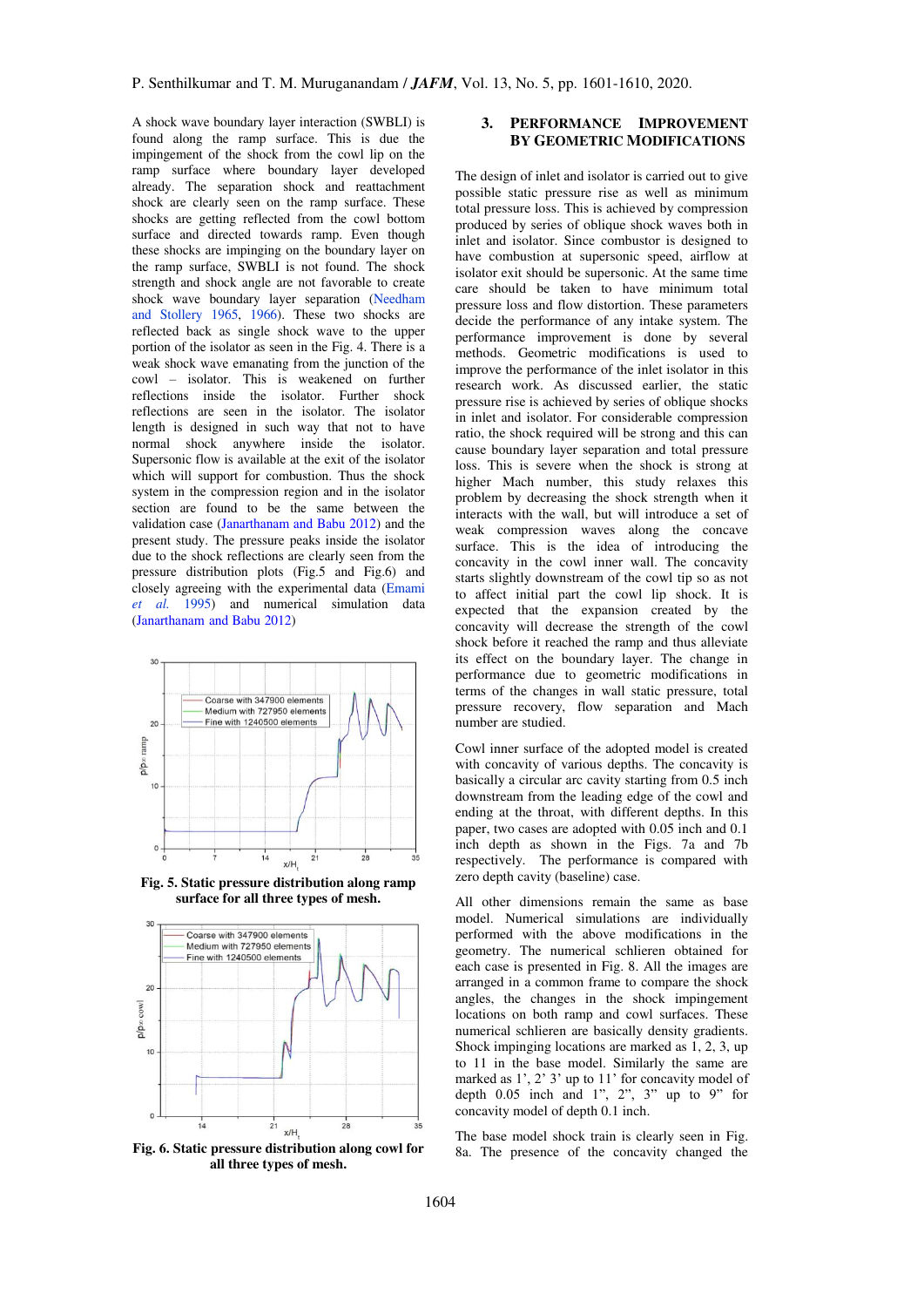

**Fig. 7a. Intake geometry with concavity of depth 0.05 inch (C1).** 



**Fig. 7b. Intake geometry with concavity of depth 0.1 inch (C2).** 



shock structure as seen in the other modified geometries as shown in Figs. 8b and 8c. The cowl lip shock impinging location on ramp surface of both the concavity models are not same when comparing with the base model. The separation shock in the base model emanates from the ramp surface and impinges on the cowl inner surface at location 1 as shown in Fig. 8a. The reattachment shock emanates from the ramp surface and impinges on the cowl inner surface at 2. Both shocks reflect back to the ramp surface. Thus the compression region has five shocks design. This can be seen clearly in Fig. 8a. The subsequent shock reflections are seen in the isolator portion and they are numbered from 3 to 11 as seen in Fig. 8a. The development of boundary layer and its gradual

growth in the inlet compression portion and in the isolator are also captured in the numerical schlieren.

The impingement location of the cowl lip shock on the ramp surface in cases C1&C2 are not same as case B. Expansion fans are evident at the beginning of the concavity in cases C1&C2. When these expansion fans interact with the cowl leading edge shock, it is curved towards the flow direction. Hence the impinging location on the ramp surface is moved along the flow direction as shown in Figs. 8b and 8c. This curving of the shock towards the flow direction decreases the shock strength. Considerable reduction in the separation bubble size is also noticed in the modified cases. Among the concave cowl cases, case C2 has smaller separation bubble compared to that of case C1. While the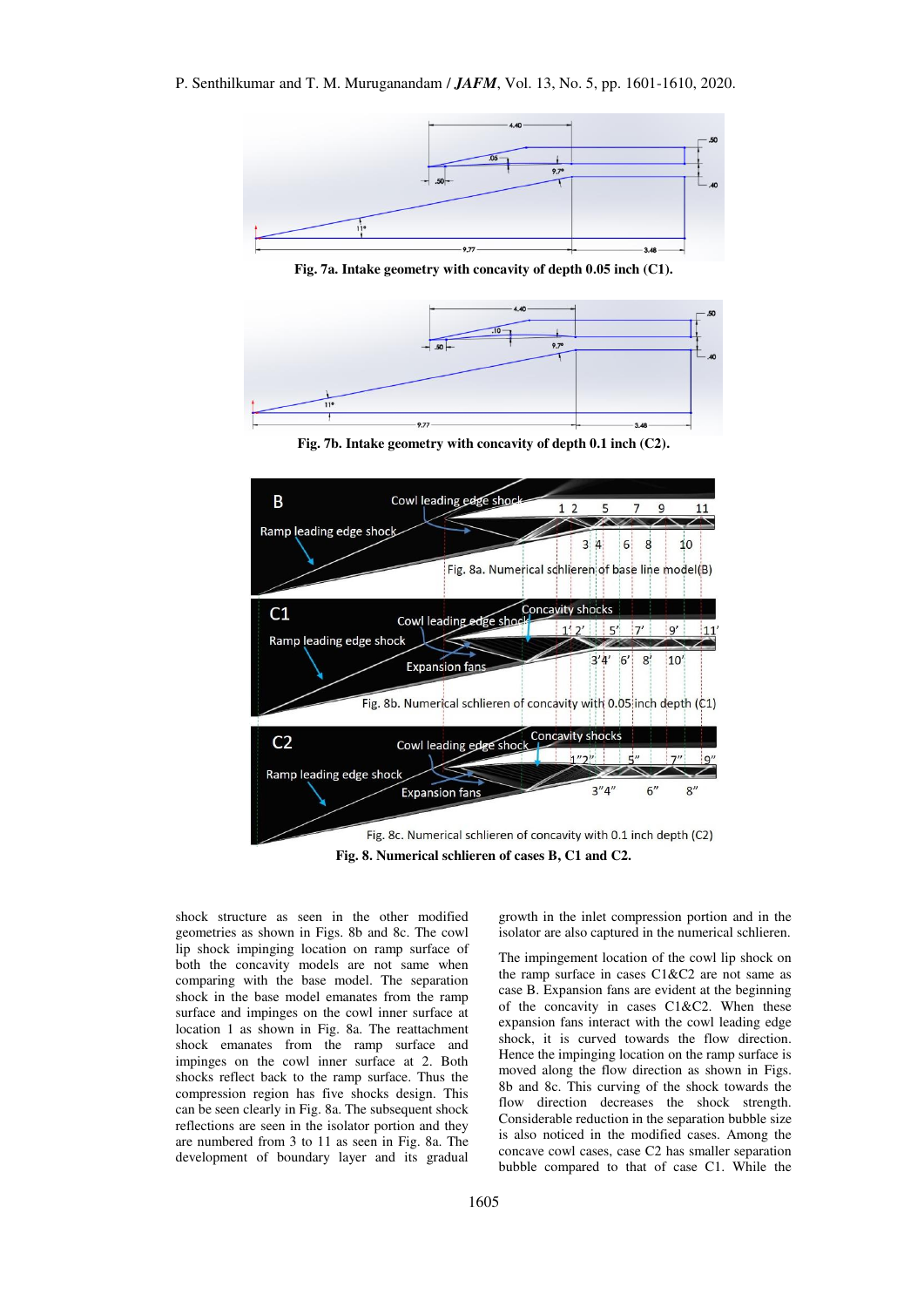figure is not very clear, it is evident from the reattachment shock getting closer to the separation shock. The separation shock angle and reattachment shock angles are reduced and their impingement locations on the cowl surface  $(1',2'$  and  $1'',2'')$ shifted more downstream. The shock impingement locations in the isolator section are shifted towards the downstream side as shown in the Figs. 8b and 8c. This is actually the result of weaker cowl lip shock whose reflections form the shock train. Overall reduction in static pressure rise is expected due to this at the isolator exit, compared to case B. Nevertheless, the reduction in the separation is expected to give a more positive impact (in terms of total pressure and Mach number) which will be shown later.

# **4. SHOCK WAVE BOUNDARY LAYER INTERACTION**

Figure 9 shows the enlarged view of numerical schlieren of the inlet shock interactions for the three cases. The shock wave boundary layer interaction in the base model is clearly captured. The separation shock, expansion fans and reattachment shock from the separation bubble are clearly seen in the Fig. 9a.





b) Shock wave boundary layer in case C1 (present study)



c) Shock wave boundary layer interaction in case C2 (present study)

#### **Fig. 9. Shock wave boundary layer interaction.**

It can be seen from the schlieren images that the model C2 has the smallest separation bubble. This is due to the expansion fans produced at the beginning of the concavity. These expansion fans

weaken the cowl lip shock and decreases the adverse pressure gradient. This also decreases the gap between the separation and the reattachment shocks, causing them to hit almost the same location on the top wall. It is also observed that the compression waves from the concavity surface are inclined towards downstream direction. These two effects together cause the shock train to become more inclined towards the downstream direction. These effects are more pronounced in the C2 case than C1 case. The C2 case has lesser number of oblique shocks downstream as the separation and reattachment shocks come closer. However, there are stronger weak compression waves in C2 than C1 case from the concavity. This is gives lower stagnation pressure losses as will be presented later. Another side effect of this geometric modification is that the flow is accelerated due to these modifications, and will be discussed later.

Shear stress along the flow direction on the wall are plotted for the three cases in Fig. 10. The negative values for the wall shear stress is seen where the flow is reversed. It can be seen first that the point of separation is moved more downstream for the two modified cases compared to the baseline case. The length of the negative shear stress region is lower for C2 than C1 by a marginal amount. Thus one can say that the losses due to separation are decreased significantly due to the concavity. One can also notice the effect of individual weak compression waves from the concavity on the wall shear stress just downstream of the separated region.



**surface.** 

# **5. STATIC PRESSURE DISTRIBUTION ALONG RAMP AND COWL SURFACES**

The static pressure distribution along the ramp surface and cowl surface are shown in the Fig. 11 and 12 respectively for cases C1 and C2, respectively, along with those for the baseline case. The numerical schlieren image of the modified case is positioned in between the plots of static pressure distribution along the cowl and the ramp. The pressure peaks corresponding to the shock impinging locations are shown by extending a line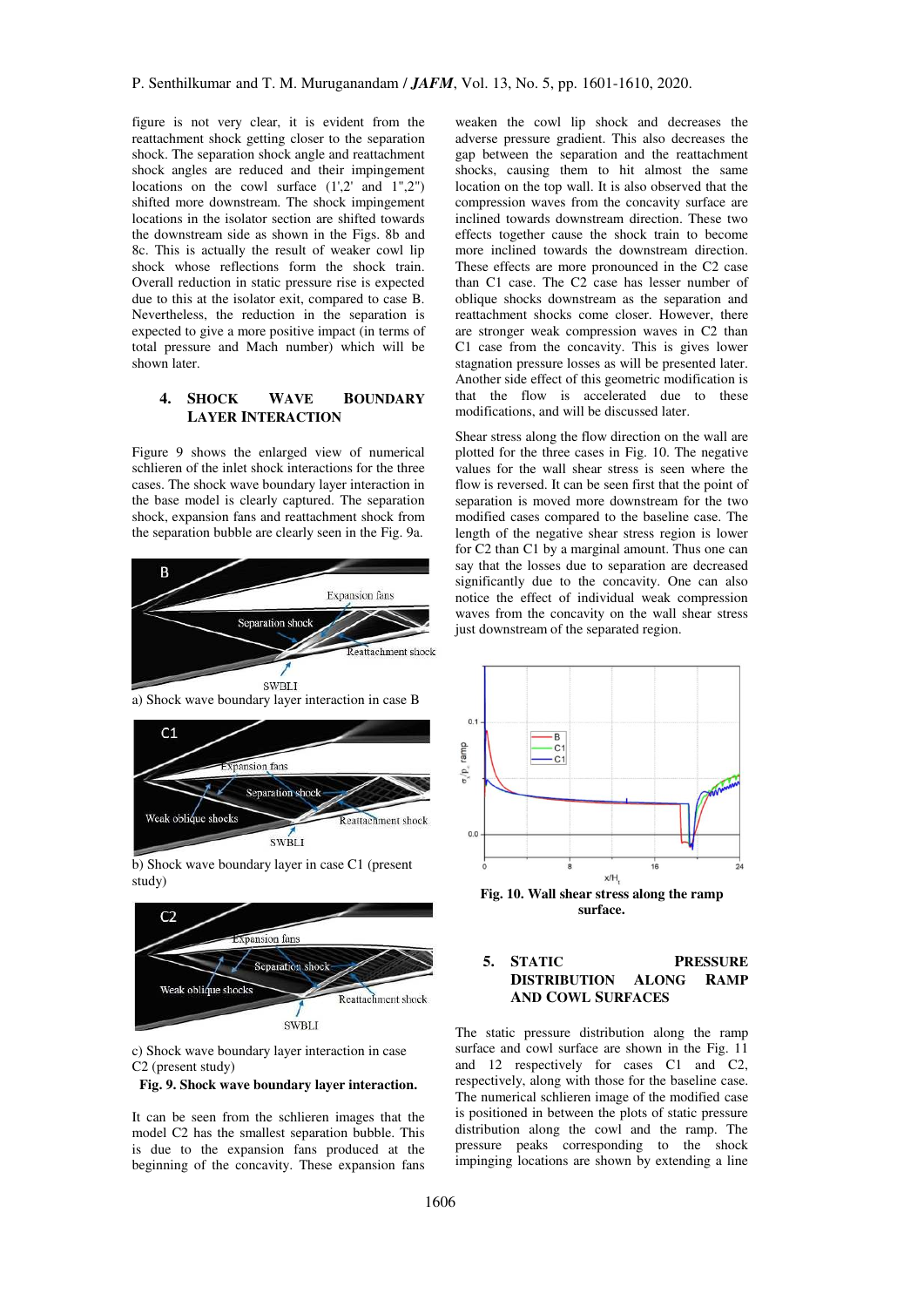from the point of impingement. It is evident that the pressure drops near the start of the concavity, and then increases gradually due to the weak compression waves in the concave region. The expansion from the end of the concavity and the reflected shock from the cowl both interact near the throat and negate each other causing only a small kink in the pressure on the ramp wall. All the pressure peak values are lower than the pressure peak values of base case. The downstream shift in the impingement locations of the shock train are also seen clearly in all the pressure plots. The base model shocks have a sharp impinging location on the cowl surface whereas the modified cases do not have sharp impinging locations. It can be seen in the plots that pressure peaks are sharp in base model and slightly flatter in modified cases. This is due to the combined effects of the weak compression fans, the expansion fan from the throat, and the shock train from the cowl lip.



**Fig. 11. Comparison of static pressure distribution along the ramp and cowl surfaces in cases B and C1.** 

## **6. STATIC PRESSURE VARIATION AT ISOLATOR EXIT**

The overall purpose of the scramjet intake is to deliver air to the combustor at required static pressure and Mach number. The combustor will perform better if there are no large spatial nonuniformities in the pressure and Mach number distributions at the end of the isolator. This must truly be achieved by ensuring that the shock train becomes weak and does not cause major fluctuations spatially. The static pressure variations across the isolator exit for the three cases are shown in Fig. 13. The pressure variations are according to the shock position at the exit. The static pressure rise for the modified cases are lesser than the base model. Since the number of shock waves are reduced and shock angles become weaker, (in order to decrease the total pressure loss) the static pressure rise is limited. It is noticed that rise in static pressure in upper region (higher y, or cowl side) is more than lower region. This is because of the shock in the shock train has just reflected off the top wall in all the cases. Among the modified cases, case C1 has better mean static pressure rise than the case C2. The mass weighted mean static pressure values are presented in table 1.



**Fig. 12. Comparison of static pressure distribution along the ramp and cowl surfaces in cases B and C2.** 

**Table 1 Mass weighted mean properties at the exit of the isolator** 

| Cases                   | CΠ                            |  |
|-------------------------|-------------------------------|--|
| Static pressure<br>[Pa] | 184432   178657.32   172389.8 |  |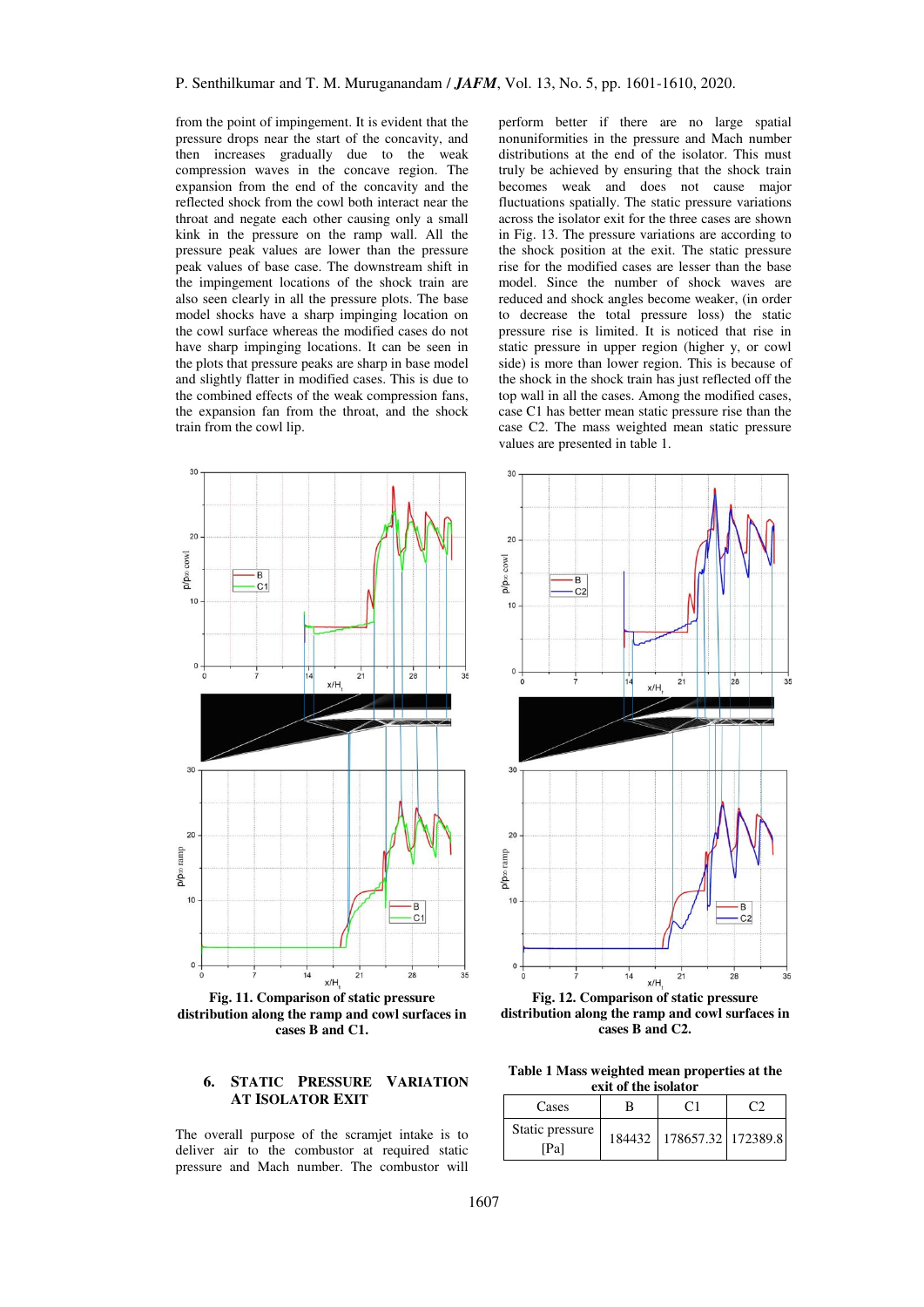P. Senthilkumar and T. M. Muruganandam / *JAFM*, Vol. 13, No. 5, pp. 1601-1610, 2020.



**Fig. 13. Static pressure variation at isolator exit for all cases.**

|       |                            |                                 | Flow distortion                                                                 |                                             |  |
|-------|----------------------------|---------------------------------|---------------------------------------------------------------------------------|---------------------------------------------|--|
| Cases | Total pressure<br>recovery | % increase in<br>total pressure | Based on<br>$(\sigma_{mean})(\sigma_{mean} - \sigma_{min})$<br>$(\sigma_{max})$ | Based on<br>$p0$ max $-p0$ min<br>$p0$ mean |  |
| в     | 0.71                       |                                 | 0.56                                                                            | 0.93                                        |  |
| C1    | 0.74                       | 4.23                            | 0.98                                                                            | 1.04                                        |  |
| C2    | 0.75                       | 5.63                            | 0.87                                                                            | 1.01                                        |  |

**Table 2 Comparison of total pressure recovery and flow distortion** 

|       | Flow distortion                                                                        |                                          | Flow distortion                                                            |                                              |
|-------|----------------------------------------------------------------------------------------|------------------------------------------|----------------------------------------------------------------------------|----------------------------------------------|
| Cases | Based on<br>$(\sigma_{\rm max}-\sigma_{\rm mean})(\sigma_{\rm mean}-\sigma_{\rm min})$ | Based on<br>$p0$ max $-p0$ min<br>p0mean | Based on<br>$(\sigma_{max} - \sigma_{mean})(\sigma_{mean} - \sigma_{min})$ | Based on<br>$p0$ max $-p0$ min<br>$p$ 0 mean |
|       | 0.56                                                                                   | 0.93                                     | 0.56                                                                       | 0.93                                         |
|       | 0.98                                                                                   | 1.04                                     | 0.98                                                                       | 1.04                                         |
| ⌒∩    | 0.87                                                                                   | 1.01                                     | 0.87                                                                       | 1.01                                         |

# **7. MACH NUMBER VARIATIONS AT EXIT**

Another side effect of this geometric modification is that the flow is accelerated due to these modifications, and this is the reason for the static pressure drop at the exit plane. The scramjet combustor is designed to have supersonic flow for combustion. Change in Mach number can have adverse effects on the flame stability and thus this should be reported here. At the end of the intake, it is desirable to have uniform distribution of Mach number. Figure 14 compares the Mach number variations across the isolator exit for the three cases. Marginal increase in the Mach number is obtained in both the modified cases compared to the base case. Modified geometries have slightly higher Mach number over a considerable exit height. This will give more uniform Mach number profile for the combustor. Case C1 has a shock cutting the middle of the exit plane, causing the change in the middle. This may be avoided if the isolator length was modified. However, one should note that the shock train will continue into the combustor in all the cases. Thus the modified cases are better for the combustor since the shocks are a little weaker.



**for all cases.** 

## **8. TOTAL PRESSURE RECOVERY AND FLOW DISTORTION**

In order to compare the overall performance of the intake-isolator geometry, the performance intake-isolator geometry, the parameters stagnation pressure recovery and flow distortion20 are calculated for both the cases. The design of any intake system is said to be good if the pressure recovery is high and flow distortion is low. The stagnation pressure recovery and flow distortion are calculated as follows.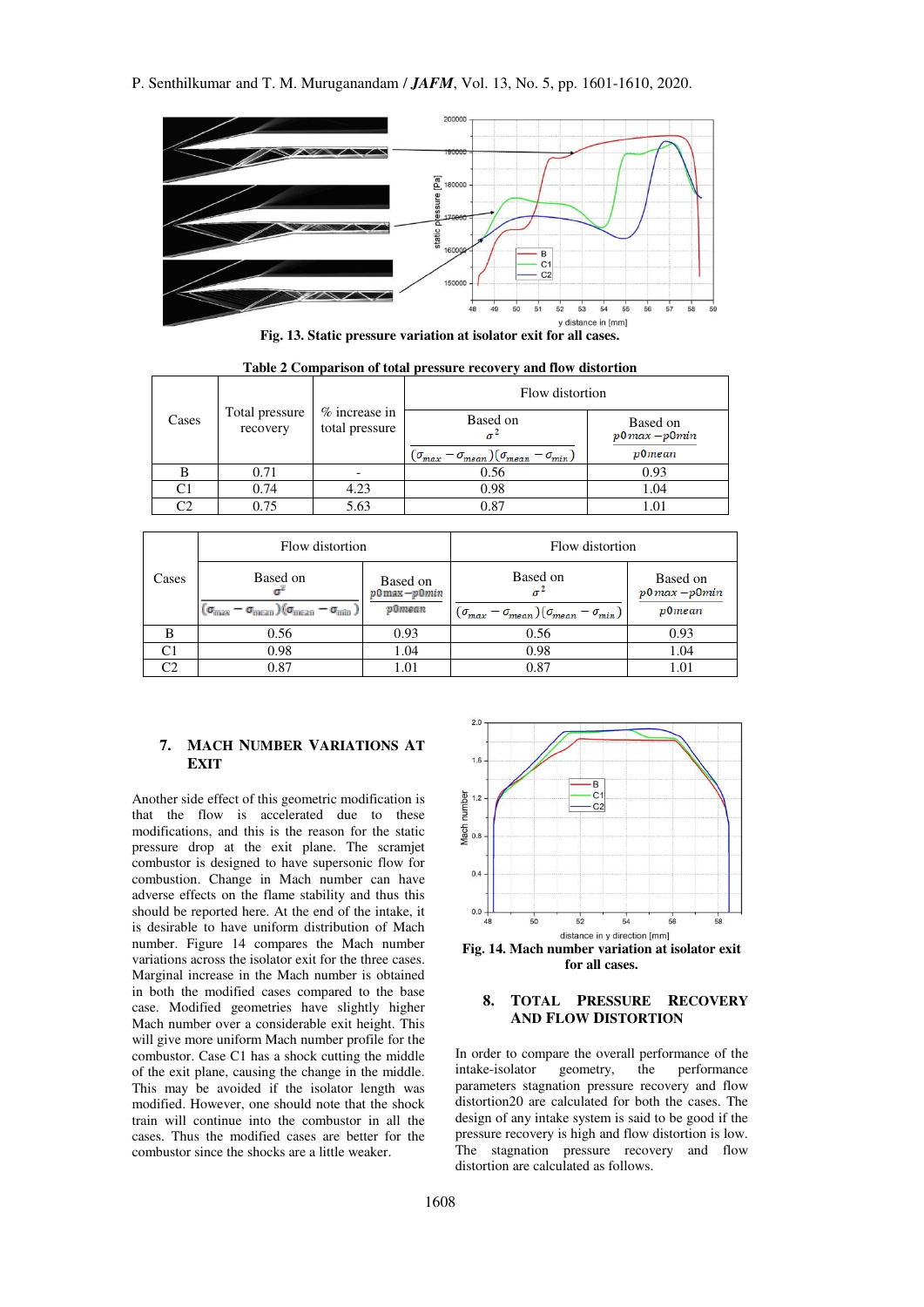Stagnation pressure recovery 
$$
=
$$
  $\frac{p_{0avg}}{p_{0\infty}}$   
Based on Liscinsky (1993)

Flow distortion = 
$$
\frac{1}{(\sigma_{max} - \sigma_{mean})(\sigma_{mean} - \sigma_{min})}
$$

Based o[n Janarthanam and Babu \(2012\)](#page-9-0) 

Flow distortion = 
$$
\frac{p_{0max} - p_{0min}}{p_{0mean}}
$$

**Where** 

σ - standard deviation of stagnation pressure,

σmax- maximum stagnation pressure,

σmean- mean stagnation pressure and

 $\sigma_{\text{min}}$ - minimum stagnation pressure.

These values are calculated for the base line case and the present study cases and given in the table.2.

The base case without any geometrical modifications gives possible total pressure recovery 0.71. Among the modified geometries, C1 geometry has the rise in total pressure of 4.23% whereas C2 geometry has a total pressure rise of 5.63%. Flow distortion is controlled by the exit plane shock location in the isolator. As discussed earlier, the flow distortion can be adjusted by the isolator length. However, one should keep in mind that the shock train continues into the combustor anyways.

The reduction in the shock strengths and separation bubble size helped to have total pressure rise in the modified cases. More total pressure recovery in case of C2 is due to the possible reduction in the separation bubble (Fig. 9).



Total pressure distribution at the exit of the isolator for all the cases are presented in Fig. 15. Overall total pressure rise is noticed in both the cases when comparing with the base case.

#### **3. CONCLUSION**

Modifications of the cowl of an inlet and isolator

geometry of a Mach 4 dual mode scramjet has been studied numerically. The simulation of the base case is validated with existing data from the literature. Introducing a concavity in the cowl is explored. The cowl wall is modified to have a circular arc concavity of two different depths, viz., 0.05 inch and 0.1 inch. The concavity is started at 0.5 inched from the cowl lip and ended at the throat of the intake. The changes in the shock pattern in the compression region and isolator are captured using numerical schlieren. The changes in the static pressure profile, total pressure recovery, Mach number and flow distortion are studied. The concavity causes expansion fans which weakens the cowl lip shock after some length, and decreases the boundary layer separation. Further, the weak compression fan in the concavity brings back the Mach number, while the separation is suppressed. This leads to a large gain in total pressure. The shock train now gets stretched in the downstream direction, giving rise to overall slightly higher Mach number and consequently lower static pressure and higher total pressure. Pressure peaks along the ramp and cowl surfaces are noticed to be changing in magnitude and location of impingement as well. Since the beginning of the concavity near cowl leading edge produces expansion fans, only cowl leading edge shock turns towards the flow. Hence, the mode of operation still remains slightly subcritical. The mass captured is not affected and remains the same since the cowl lip is not affected by the modification. Thus the present study gives a new geometry modification that can give higher total pressure recovery without affecting the mass captured. The concavity of depth 0.1 inch was found to have the best total pressure recovery. Higher depths were not attempted as they make the cowl thickness very small and unmanageable structurally. Further optimisation of the concavity is possible in terms of the starting location and the ending location of the cavity.

#### **REFERENCES**

- <span id="page-8-2"></span>Creighton, S. and R. Hillier (2007). Experimental and computational study of unsteady hypersonic cavity flows. *The Aeronautical Journal* 111(1125), 673–688.
- <span id="page-8-0"></span>Emami S., C. A. Trexler, A. H. Auslender and J. P. Weinder (1995). "Experimental investigation of inlet combustor isolators for a dual mode scramjet at Mach number of 4" NASA technical paper no . NASA-TP-3502
- <span id="page-8-1"></span>Filippi, A. A. and B. W. Skews (2017). Supersonic flow fields resulting from axisymmetric internal surface curvature. *Journal of Fluid Mechanics* 831, 271–288.
- <span id="page-8-4"></span>Gai, S. L., H. Kleine and A. J. Neely (2015). Supersonic Flow over a Shallow Open Rectangular Cavity. *Journal of Aircraft* 52(2), 609–616.
- <span id="page-8-3"></span>Guvernyuk, S. V., A. F. Zubkov and M. M. Simonenko (2016). Experimental Investigation